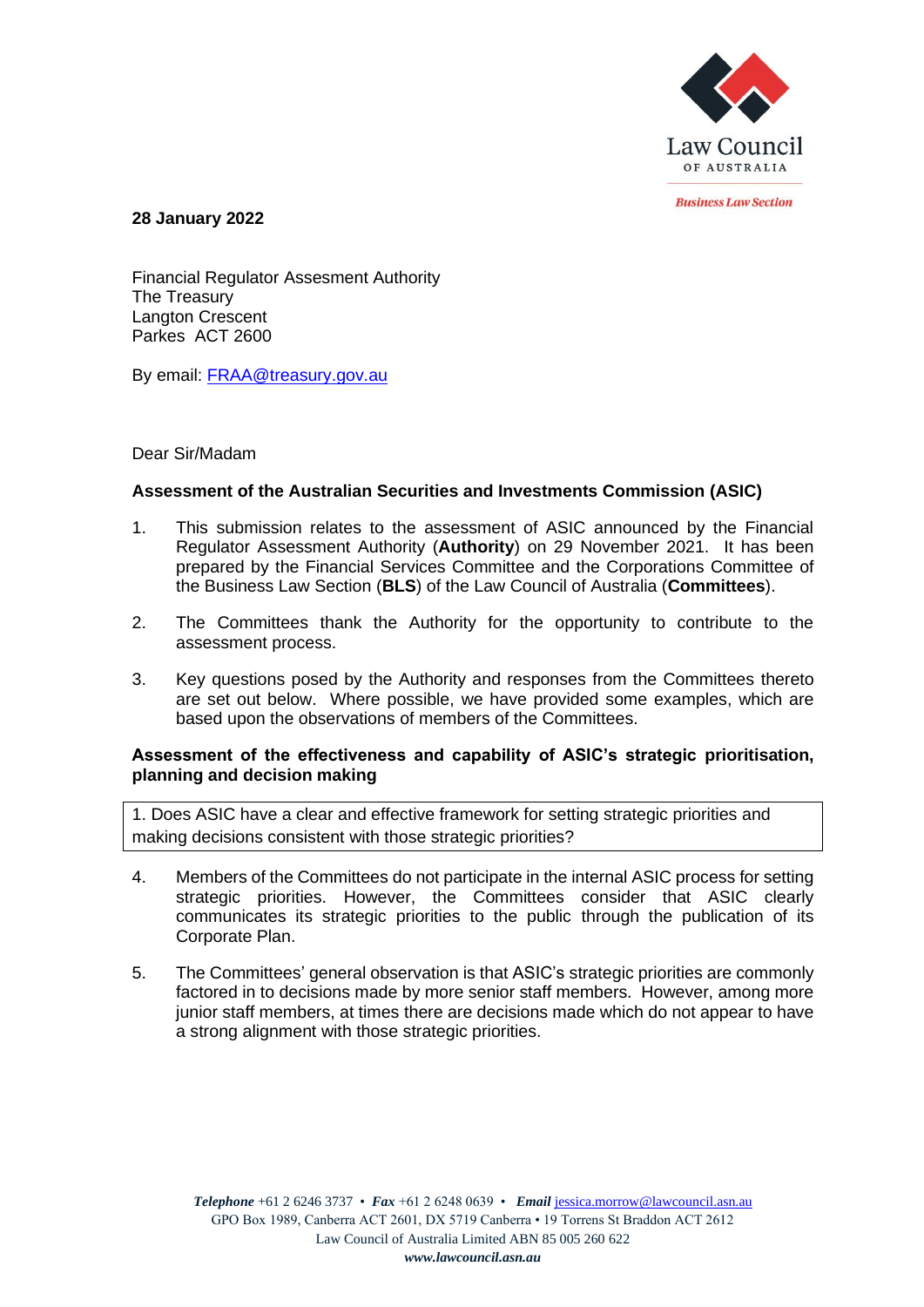6. In particular, the Committees commend the approach that ASIC takes with respect to financial reporting. ASIC publishes media releases for each half-year reporting period outlining the areas of focus. This gives the accounting profession advance notice of the matters which are important to ASIC and improves the quality of financial reports ultimately lodged with ASIC. The Committees are of the view that if ASIC was to adopt a similar approach to regulatory activity impacting other industry sectors, this would be welcomed by the industry and assist ASIC in securing desired behavioural outcomes from its regulated population.

2. How effective is ASIC's process for identifying risks, and addressing these risks through its strategic prioritisation and decision-making? How effectively is data and technology utilised to inform these processes?

- 7. The Committees believe that ASIC is generally proactive in seeking to identify risks and, to some extent, is effective in doing so.
- 8. The Financial Services Committee commends the approach taken by ASIC at the beginning of the COVID-19 pandemic with respect to illiquid registered managed investment schemes. ASIC identified the risks associated with consumers potentially becoming short of funds unexpectedly and seeking hardship withdrawals from registered managed investment schemes, based upon its prior experience of the global financial crisis. ASIC granted relief to facilitate withdrawals from frozen funds on hardship grounds. ASIC also reviewed the liquidity management frameworks and practices of responsible entities in the second half of 2020.
- 9. The Financial Services Committee is of the view that ASIC could be more proactive in identifying unregulated products and services which are not within its regulatory remit but could pose a threat to financial stability and communicating with Treasury, other regulators and the public about these matters.
- 10. The Committees also strongly believe that ASIC should improve its engagement and coordination with other regulators with respect to risks which are common across different regulatory regimes, such as cyber security, to ensure that affected members of the regulated population receive consistent guidance and treatment from regulators.
- 11. The Committees do not believe that ASIC's current methods and resources for the collection of data are optimal.
- 12. The Committees' experience is that ASIC requests significant amounts of data from its regulated population, often at short notice, which results in significant compliance costs to the industry and is not efficient. It appears as though ASIC expects or assumes that data is available or obtainable from its regulated population in the format required by ASIC within these short timeframes, which in the Committees' experience is not necessarily realistic or reasonable. The Committees strongly recommend that ASIC should be encouraged to allow its regulated population sufficient time to provide ASIC with the data and information that ASIC requests, including being sympathetic to requests for extensions of time to provide it.
- 13. The Committees also note that compulsory notices issued by ASIC to obtain data are on occasions very broadly framed and therefore follow-up discussions are necessary to clarify the true scope of information that ASIC is seeking to obtain.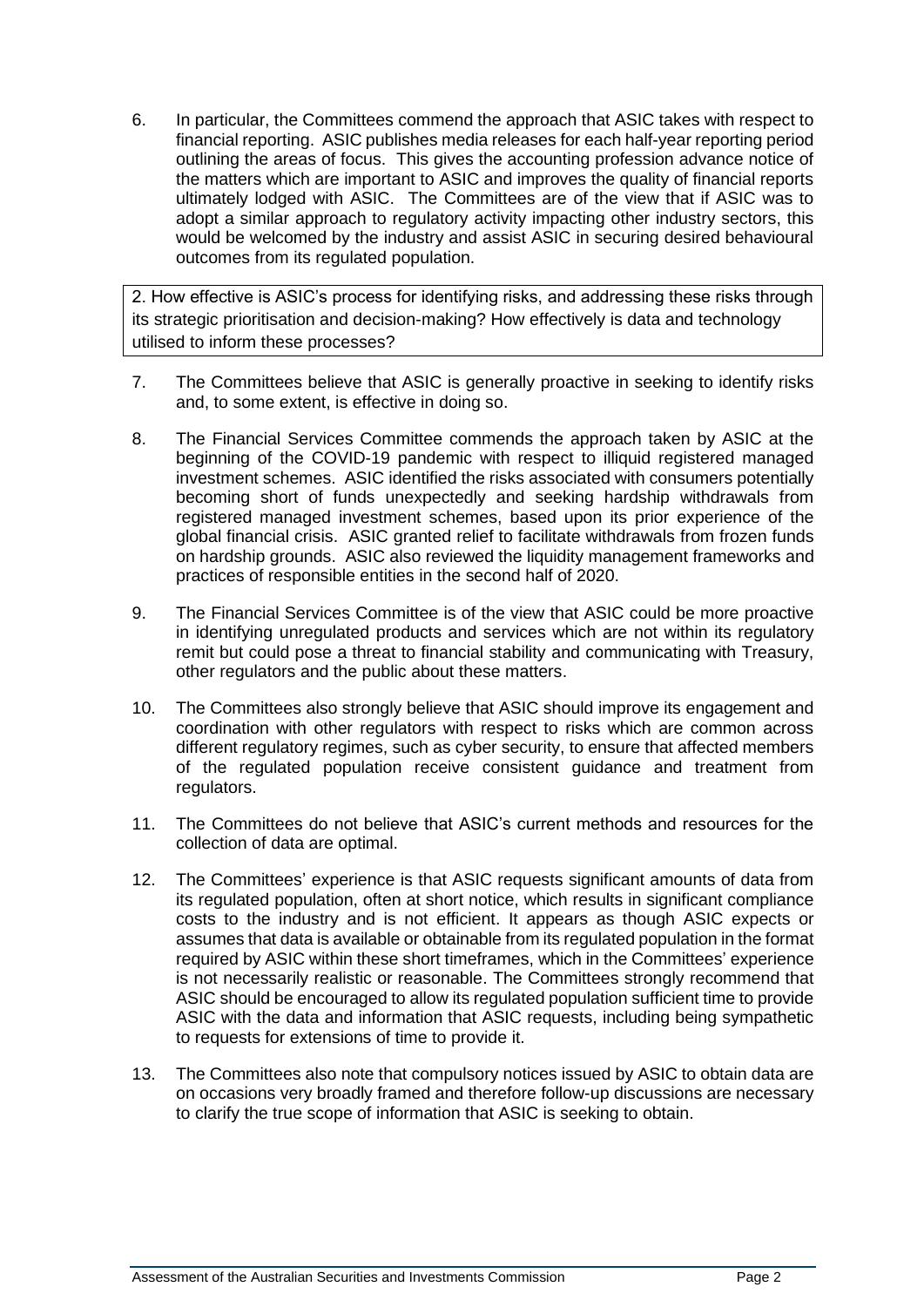14. While data and technology, when deployed appropriately, can play a valuable role in the regulatory tool kit, the Committees support ASIC's current practice of having regular informal discussions with industry representative groups to identify risks to inform the setting of strategic priorities and making of decisions.

3. How effective is ASIC in implementing its strategic priorities and decisions, and allocating resources to give effect to them?

- 15. The Committees note that the setting of strategic priorities and the associated resource allocation needs to be flexible, to allow for unanticipated events that may require diversion of resources away from existing projects (which may result in a need to reconsider the target timeframe). The Committees recognise that ASIC's resources are not unlimited and careful decisions need to be made when it comes to allocation.
- 16. ASIC clearly communicated which projects were placed on hold and extended compliance deadlines for some regulatory reforms in response to the COVID-19 pandemic in 2020. However, although disruption continued through 2021, there appeared to be less flexibility and willingness to defer the onset of compliance obligations, despite the fact that ASIC guidance on some of the new obligations that commenced in October 2021 (for example, hawking, breach reporting and product design and distribution obligations) was only published a short time before those obligations commenced. This did not allow the industry sufficient time to prepare their compliance arrangements with a view to meeting the final expectations communicated by ASIC. The Financial Services Committee questions whether this delay was a result of:
	- (a) a sub-optimal balance between resourcing of enforcement matters versus policy development; and/or
	- (b) internal consultation and decision making procedures within the organisation, which could have slowed down the decision making process and therefore delayed the release of guidance the industry needed to prepare for the onset of new reforms.
- 17. The Committees would prefer to see, where possible, staggered releasing of new or updated policies, rather than a large number of initiatives being announced simultaneously or within a compressed timeframe.

4. Are there processes and systems in place to effectively monitor and oversee ASIC's decision-making to ensure decisions give effect to the direction and strategic priorities set by ASIC? Do these processes and systems result in appropriate consistency of decisionmaking across all levels of ASIC decision makers?

18. Overall, the Committees believe that ASIC genuinely strives for consistency in its decision making and to ensure that decisions are consistent with strategic priorities.

As noted above, the Committees consider that there is greater alignment between decisions and strategic priorities at the more senior levels of the organisation.

19. The Committees anticipate that, because staff have worked from home during long periods through the pandemic, it has been more difficult for junior staff to be trained and supervised appropriately (a problem which is of course not unique to ASIC). The Committees believe that some inconsistency in decision making and lack of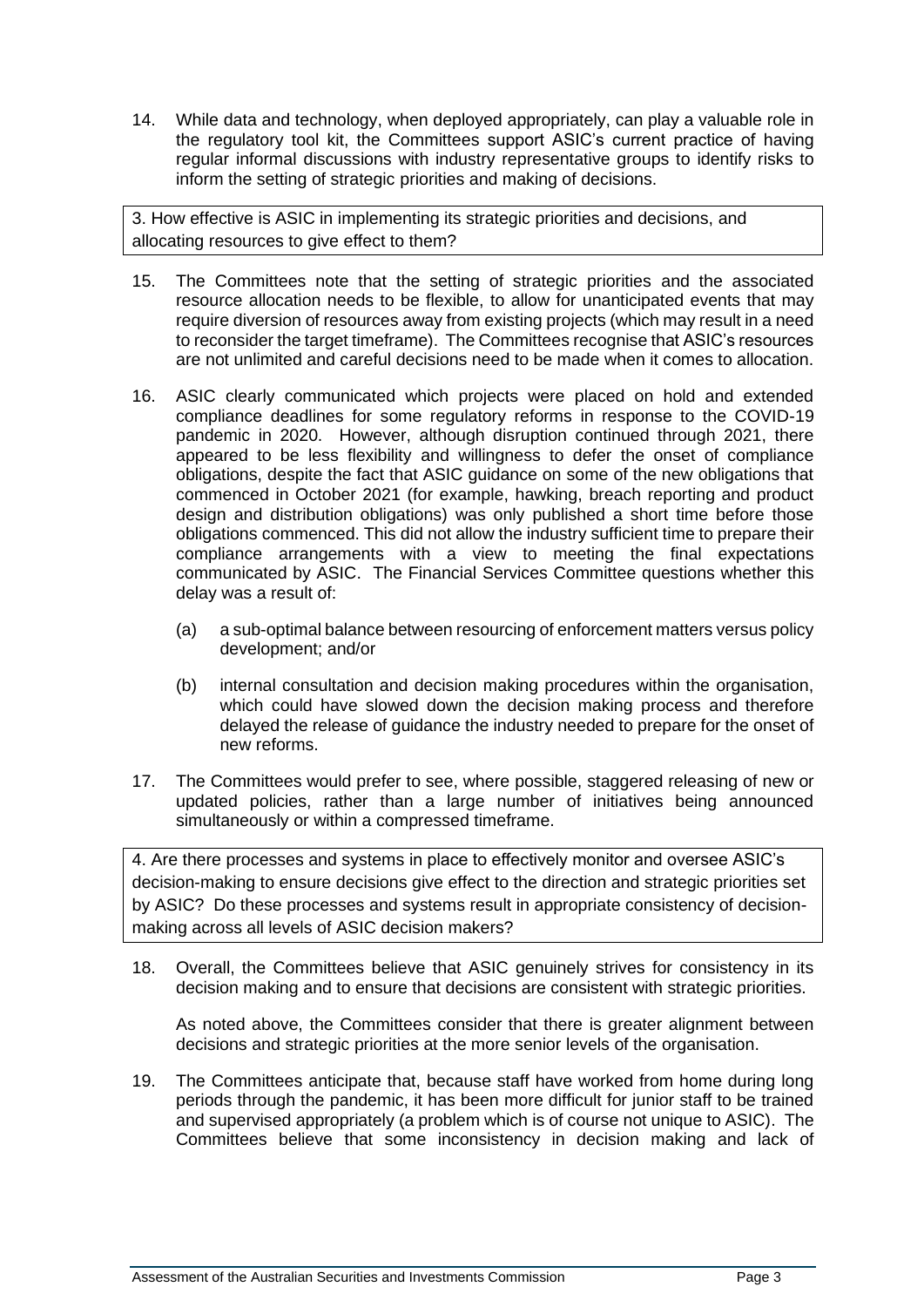understanding in relation to particular issues that members have witnessed could be attributable to this.

5. Is ASIC's strategic prioritisation and decision-making framework clearly communicated to and understood by ASIC staff and external stakeholders?

- 20. The Committees are comfortable that ASIC clearly communicates its strategic priorities to external stakeholders. Reports on decisions such as relief applications, licensing applications and enforcement outcomes help provide transparency.
- 21. The Committees also note that as a regulator ASIC has to provide supporting documents, such as regulatory impact statements and statements on compatibility with international human rights standards, for significant policy initiatives. These requirements are aimed at ensuring transparency and accountability in government decisions, but in the Committees' experience they can also slow down the policy development process.
- 22. The Committees do not consider that it is necessary to change how ASIC communicates its determined strategic priorities and decision making with external stakeholders, but would welcome more informal liaison with external stakeholders earlier on in the process to inform decisions on what the strategic priorities are.
- 23. The Committees would also like ASIC to be more proactive in external stakeholder engagement when it comes to developing its understanding of the operational changes required to address regulatory obligations and the expectations communicated by ASIC.
- 24. The Committees are not privy to internal communications at ASIC and has nothing to add to the earlier comment that, on the whole, senior staff members tend to show a greater awareness of ASIC's strategic priorities than those at more junior levels within the organisation.

# **Assessment of the effectiveness and capability of ASIC's surveillance function**

1. How does ASIC make decisions about the prioritisation and resourcing of surveillance activities?

25. The Committees do not have relevant knowledge on this issue.

2. To what extent are ASIC's surveillances targeted, efficient, and proportionate? Are those surveillances effective?

- 26. The Committees are of the view that ASIC has significantly bolstered the resources allocated to enforcement activities and outcomes in recent times. Significant amounts have also been spent on outsourced legal services to bring some matters before the courts. The Corporations Committee's view is that ASIC could well spend more of the resources which are allocated to enforcement targeting "criminal", "quasi-criminal" or "particularly egregious" behaviour where investors or creditors are at serious risk of suffering a loss.
- 27. The Financial Services Committee considers that other parts of ASIC may have been under-resourced in favour of enforcement and that the impact of less adversarial regulatory activities (such as licensing and policy development) may be undervalued.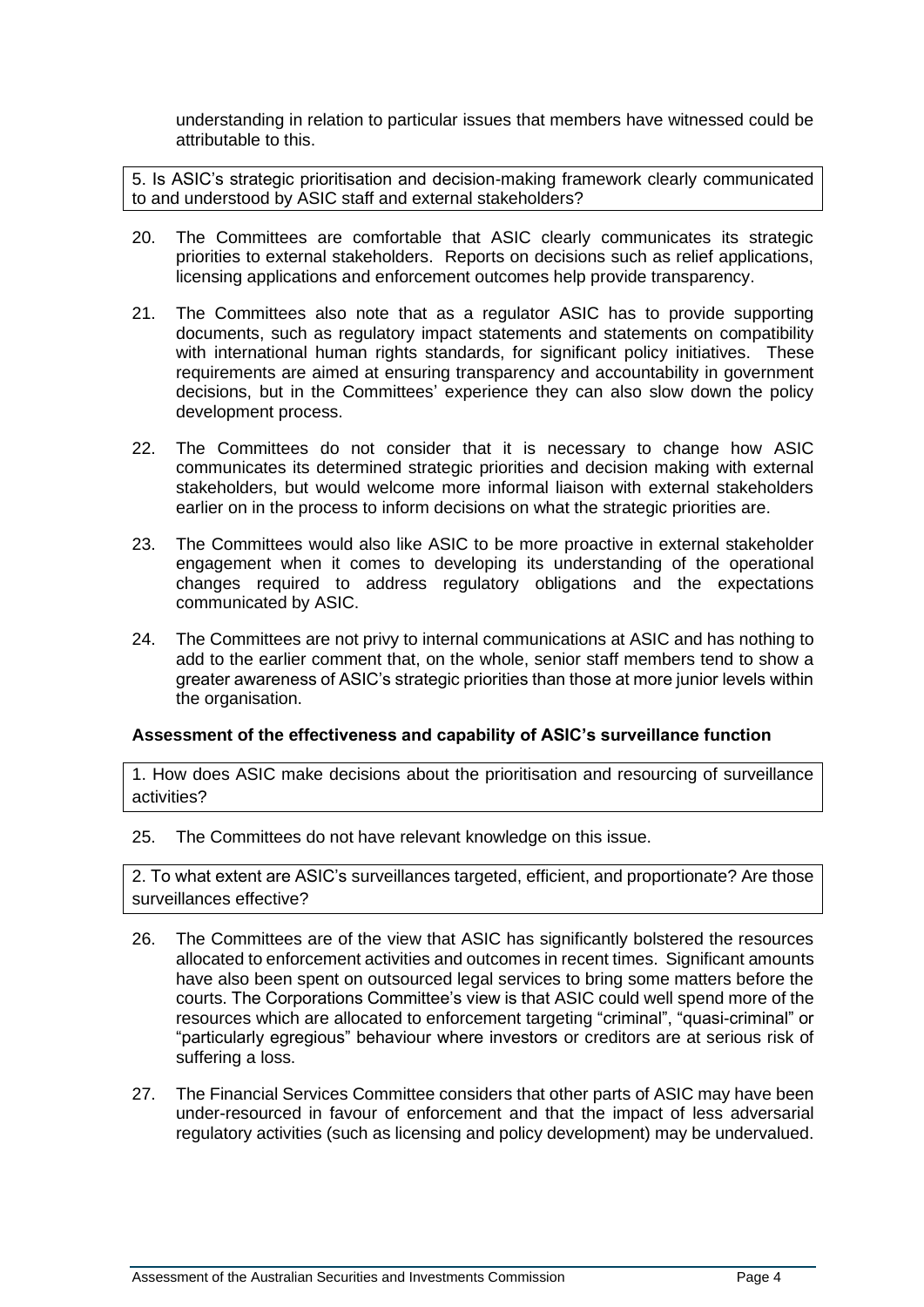3. To what extent does ASIC have the appropriate data, technology, and systems to allow it to detect risk, harm and misconduct, prioritise issues, and conduct surveillances?

- 28. As noted above, the Committees are of the view that there is room for improvement in ASIC's data collection methods and technological capability. Some existing processes for collecting information from the regulated population, such as issuing notices that require large volumes of documents to be produced, are costly and inefficient.
- 29. When ASIC has announced technological changes, implementation has been slow.
- 30. The Committees also note that the availability of technology does not guarantee the desired results. People need to be appropriately trained in order to make optimal use of technology to aid in analysis of data and making informed decisions.

4. How effectively does ASIC use data and technology to reduce the regulatory impost of its surveillance activities?

- 31. As noted above, the Committees would like to see a decreased burden on the industry, which could be achieved if data and technology were deployed in a suitable, targeted manner.
- 32. For example, the ASIC regulatory portal which allows for lodgement of regulatory breach data could be enhanced to allow for the more efficient uploading of information rather than entry of data on a case by case basis.

5. Has ASIC appropriately prioritised investment and focus on enhancing its data and technology capabilities in its surveillance activities?

- 33. The Committees do not have relevant knowledge on this issue.
- .

# **Assessment of the effectiveness and capability of ASIC's licensing function**

1. How does ASIC's licensing function support its regulatory mandate i.e. ASIC's statutory objectives, legislative requirements, risk appetite and strategic priorities?

- 34. The Financial Services Committee is of the view that the licensing function plays a critical gatekeeping role in setting minimum standards that proposed providers of financial and credit services must meet in order to conduct their business in Australia.
- 35. The Committee is uncertain whether the importance of the licensing function is fully appreciated, as it often seems to be short of sufficiently skilled resources, and resources generally (which is disappointing).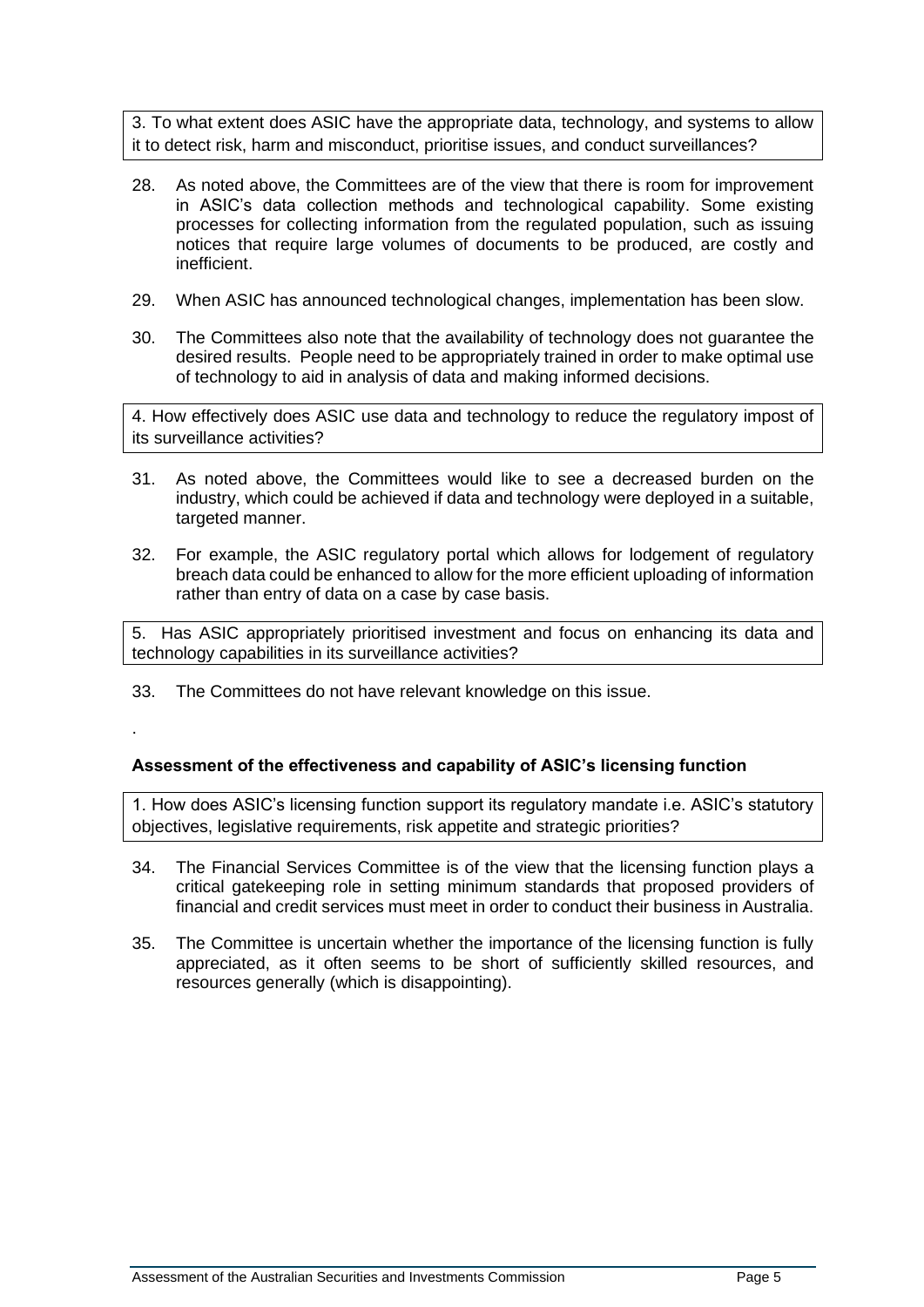2. Are licensing and registry application decisions timely and consistent? Does ASIC ensure that clear guidance for applicants is made available and that stakeholders are engaged appropriately?

- 36. Financial Services Committee members have expressed frustration with the time that ASIC takes to decide licensing applications. Timeframes for Australian financial services licence applications are often within  $6 - 9$  months, which the Committee considers is significantly longer than what is justified by the nature of these applications, and the commercial timeframes which relate to them. The Committee believes that this is a matter that could be substantially improved if the licensing function had sufficient and appropriately skilled resources. These delays adversely impact on the efficiency and competitiveness of the financial markets (and the Corporations Committee shares this view).
- 37. The Committee believes that ASIC strives for, but does not always achieve, consistency in licensing decisions. The challenge of having junior staff working remotely during the pandemic, noted above, may contribute to some inconsistency that Committee members have observed. However, the Committee notes that such inconsistency was also manifest for many years prior to the pandemic.
- 38. The Committee considers that the licensing function generally endeavours to be transparent, but believes that the transparency could be improved where there is a change in ASIC's risk appetite with respect to licensing so that potential applicants know where they stand and whether it is worth their while applying for a licence.
- 39. From an operational perspective, the Committee notes that often only junior staff interact directly with applicants and their advisors, with a heavy focus on written correspondence. Transparency of the involvement of more senior staff would be welcomed (for example, by junior staff copying more senior staff on emails to applicants), as would disclosure of phone numbers and willingness to engage in telephone or videoconference discussions. The Committee expects that, by engaging in telephone or video discussions with applicants or their advisers, ASIC's licensing officers will increase their understanding of the applicant and their application, and that this could help reduce processing times for licence applications.
- 40. The Committee commends the use of the ASIC Licensing Liaison Forum to communicate with, and obtain feedback from, the regulated population and their advisors. The licensing function is generally open to feedback, which the Committee commends. When feedback is provided, Committee members have generally found that the senior management team are responsive.
- 41. The Committee also commends the Licensing function's use of Information Sheets, which are regularly updated, to communicate process. Regulatory guides relevant to licensing are also frequently updated.
- 42. In the registry function, the Committee is aware of some challenges in registration of foreign companies due to ASIC staff members being excessively pedantic about form rather than substance.
- 43. At times, the Committee has also observed pre-lodgement rejection of licensing applications on technical grounds which, realistically, could have been quickly addressed if ASIC had communicated the issue to the applicant and given them the opportunity to supplement the material rather than just rejecting the application. These